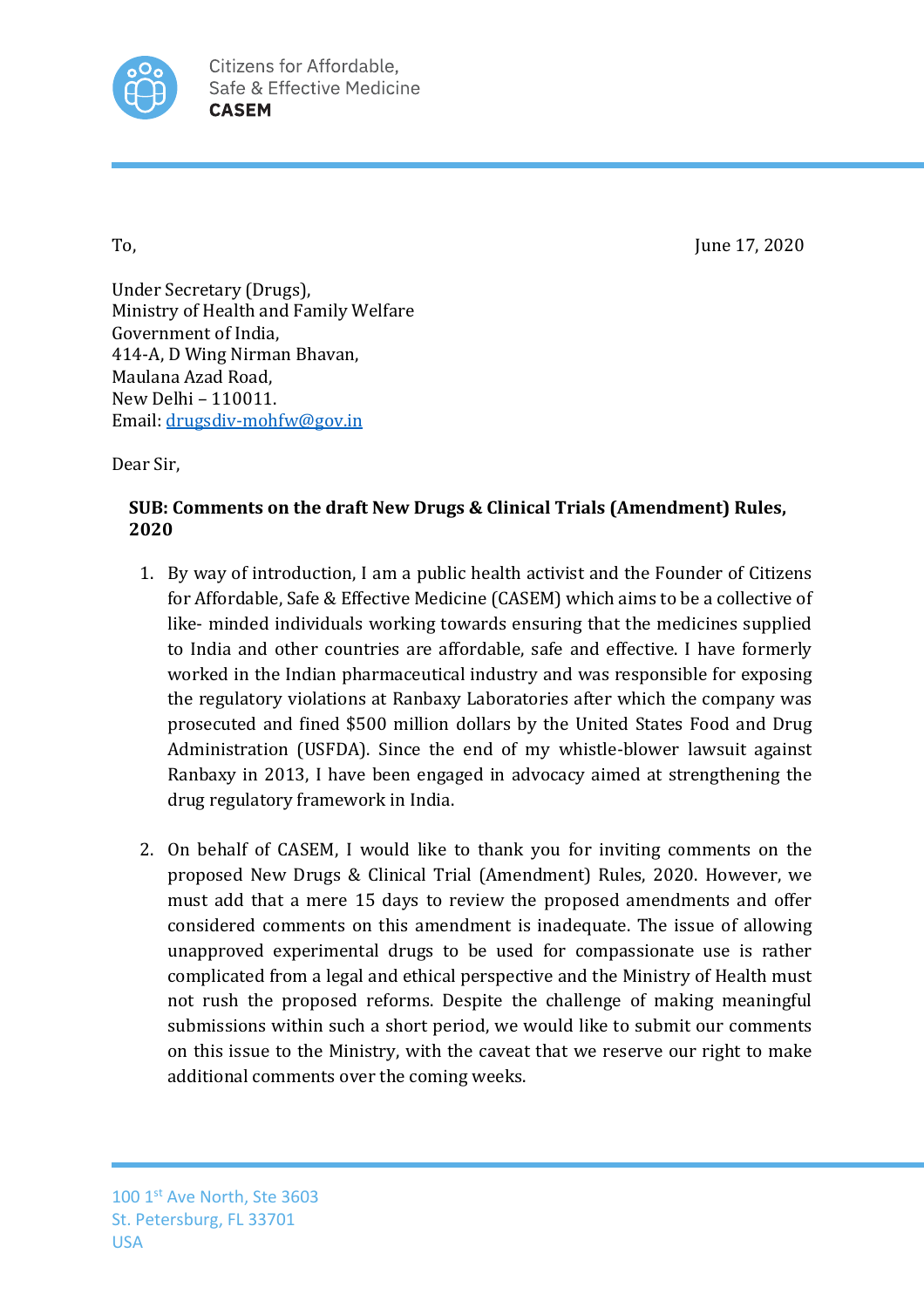

- 3. The use of unapproved experimental drugs outside the setting of a controlled clinical trial has always been a controversial issue from a bioethics perspective. For a long time, drug regulation has revolved around the fact that drugs can be accessed by the general population only after pharmaceutical companies have carried out rigorous clinical trials on potential drug candidates in a controlled setting, in order to generate the required safety and efficacy data that is needed to evaluate the risk-benefit ratio of approving the treatment.. Such rigorous testing was felt necessary after the Thalidomide tragedy which resulted in the birth of babies with severe deformities in the 1960s. Rigorous clinical trials were meant to prevent a repeat of such tragedies. At the same time, it was also felt that since clinical trials take a long time to complete, a new regulatory pathway should be created to provide access to experimental medicine for terminally ill patients who lack any treatment alternatives. Such treatment was usually offered under strict guidance of the prescribing physicians. This gave rise to the 'expanded access' (also called the 'compassionate use') program of the United States Food & Drug Administration (USFDA) in the late 1970s, which has been revised every few years.<sup>1</sup> This program allows patients to access experimental medicine after going through a process that is subject to the rigorous oversight of institutional review boards (IRBs) and the USFDA. More recently, the American Congress has enacted the very controversial Right to Try Act, 2018 which has significantly diluted the USFDA oversight of access to experimental medicine.<sup>2</sup> This legislation has been the subject of heated debate in America with medical associations opposing the new law.3
- 4. In this backdrop, we welcome the government's proposal to put in place a new regulatory framework to allow patients to access experimental, unproven therapies subject to appropriate ethical, clinical and regulatory oversight. We are however skeptical of the capacity of the office of the Drug Controller General of India (DCGI) to execute such a policy transparently and efficiently given the

<sup>2</sup> Public Law 115-176 can be accessed at https://www.congress.gov/115/bills/s204/BILLS-115s204enr.pdf. <sup>3</sup> James Hamblin, 'The Disingenuousness of 'Right to Try', *Atlantic* June 2, 2018 *available at*  https://www.theatlantic.com/health/archive/2018/06/right-to-try/561770/; Letter from a group of medical associations to the Speaker of the House of Representatives in February 6, 2018 *available at* https://www.asco.org/sites/new-www.asco.org/files/content-files/February-2018-Right-to-Try-Coalition-Letter.pdf.

<sup>1</sup> 'Expanded Access to Investigational Drugs for Treatment Use – Questions and Answers: Guidance for Industry', October 2017 available at https://www.fda.gov/media/85675/download.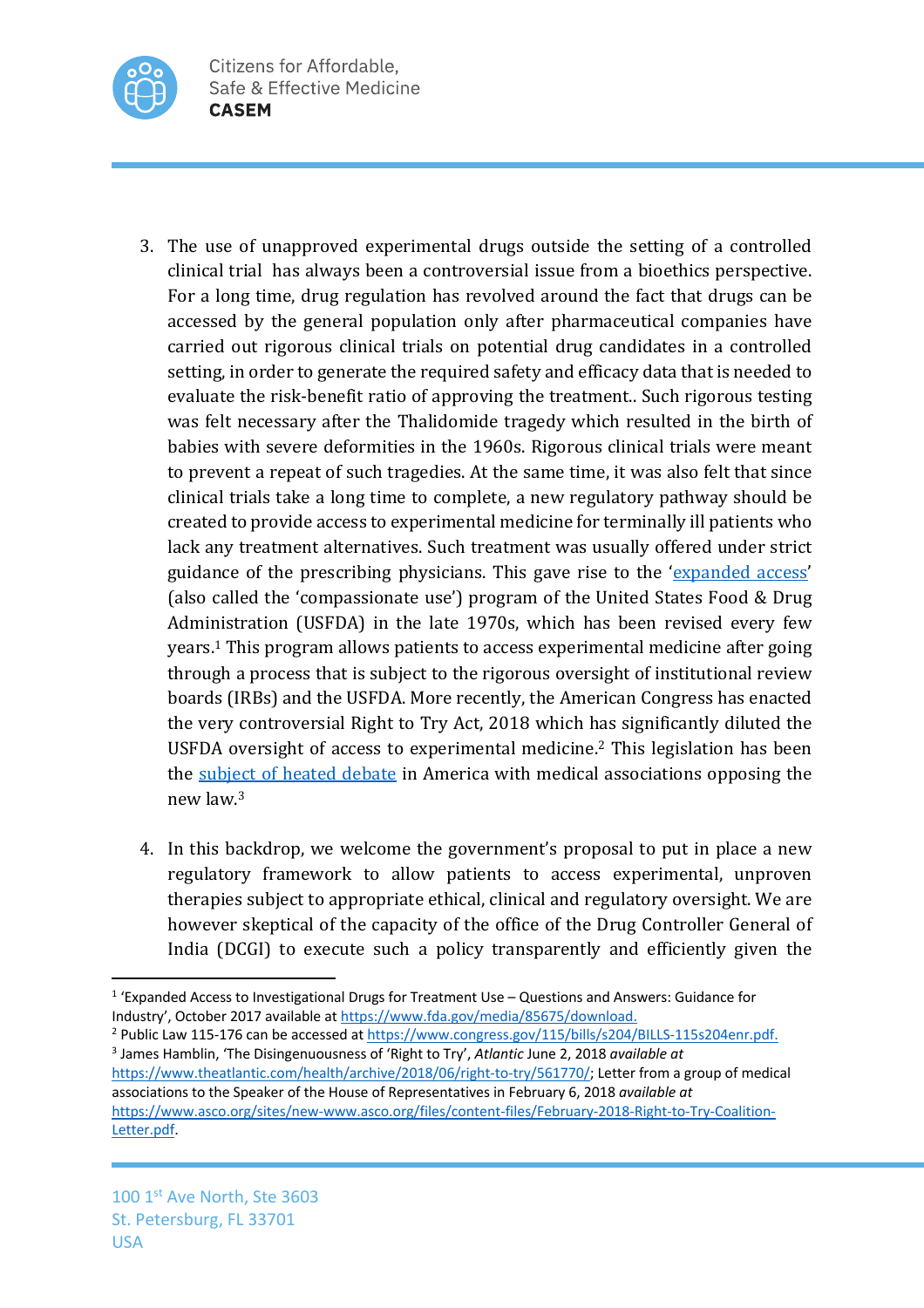

number of controversies over the grant of drug approvals in India. The 59<sup>th</sup> report of the Parliamentary Standing Committee on Health and Family Welfare<sup>4</sup> and the subsequent inquiry conducted by the Mahapatra Committee<sup>5</sup> are reminders of how several former DCGIs have illegally and unethically approved drugs for the Indian market which have not been approved by the more experienced regulators in developed countries. This unfortunate history must be kept in mind while creating a new pathway for patients to access unproven experimental drugs. With this background, we propose a list of recommendations which we hope are incorporated into the law.

- 5. The proposed New Drugs & Clinical Trial (Amendment) Rules, 2020 offer the possibility of two types of licenses to access unproven drugs for compassionate use. The first licence is for the import of an unproven drug by a medical institution. We refer to this as an 'Import Licence'. The second licence is for the manufacture of an unproven drug by a pharmaceutical manufacturer within India. We refer to this as a 'Manufacturer's License'. We will critique each of these licences in the following sections.
- 6. **The import licence for a medical institution:** As per the proposed amendment, an unapproved drug can be imported into the country for the purpose of treating "life threatening disease or disease causing serious permanent disability or disease requiring therapy for unmet medical needs" if the drug is at Phase III stage of clinical trials in India or any other country, if an application to that effect has been submitted by a medical institution. The application, which has to be certified by the head of the institution, is required to be accompanied by several details which include the medical rationale for use of the drug, criteria for selecting patients for administration of this drug, the method of administration, pharmacology and toxicology data etc. If this application is approved by the Central Licensing Authority (usually the DCGI) the medical institution can import the drug subject to the conditions of the licence. These

<sup>4</sup> 59th Report of the Department Related Parliamentary Standing Committee on Health and Family Welfare on 'The Functioning of the Central Drugs Standard and Control Organisation (CDSCO)' (2012) *available at* http://164.100.47.5/newcommittee/reports/englishcommittees/committee%20on%20health%20and%20famil y%20welfare/59.pdf; 5 Prabha Raghavan, "CDSCO faces CIC ire over 'misplaced' 2013 report on 'irregular' approval to drugs', *Indian* 

*Express* June 2, 2020 *available at* https://indianexpress.com/article/business/cdsco-faces-cic-ire-after-2013 report-on-irregular-approval-to-drugs-goes-missing-6437906/.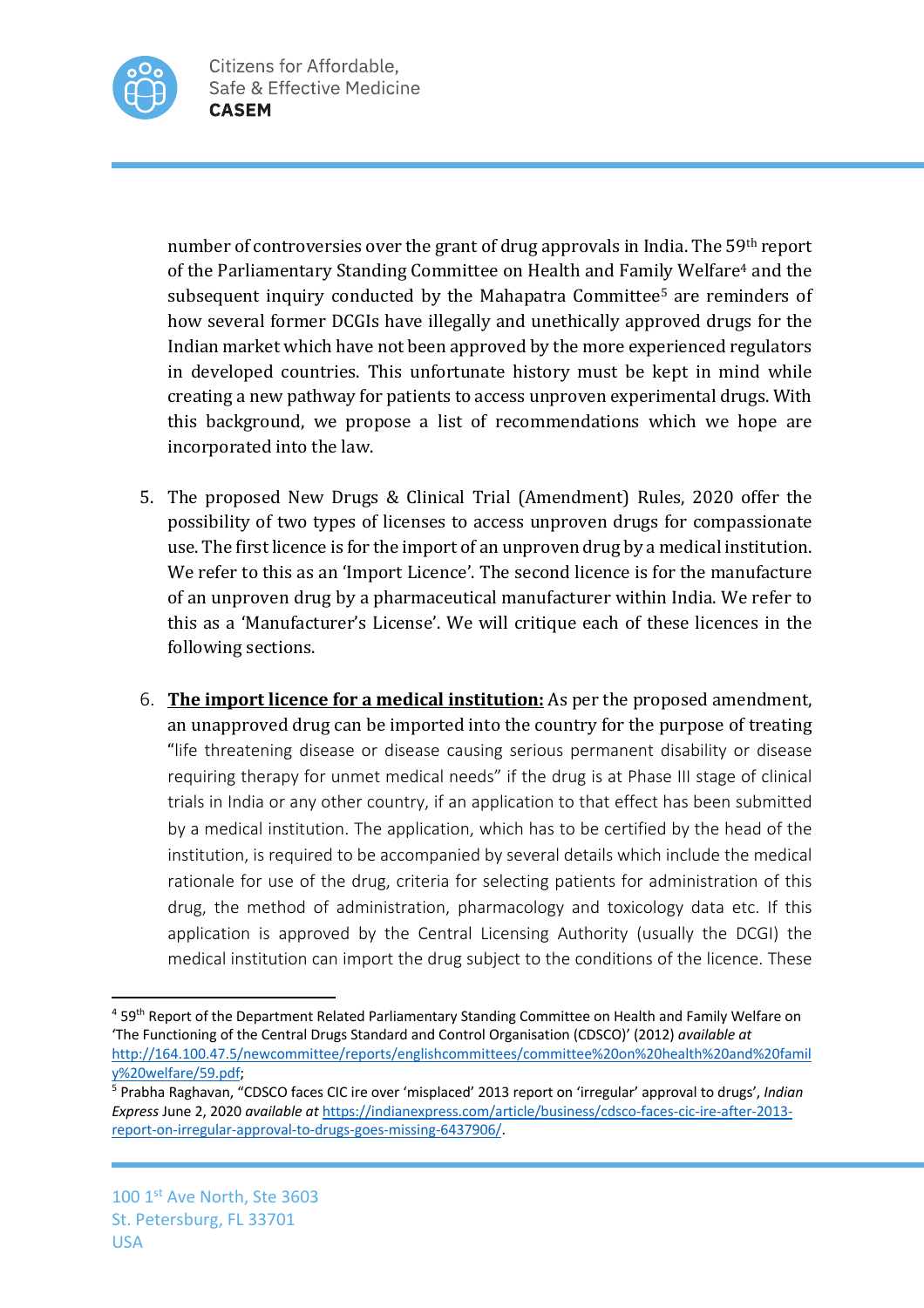

conditions include maintenance of records of usage of the drugs etc. In our opinion, the following are the serious deficiencies with the proposed regulatory framework:

- (a) As of now Rule 96A does not require the Ethic Committee of the medical institution to oversee the process of recommending the use of unapproved experimental drugs on patients. In our opinion, the medical institution which is submitting the application to the Central Licensing Authority should be required to have its Ethics Committee (as defined in Rule 7 of the New Drugs & Clinical Trial Rules, 2019) oversee the process by which an application for the compassionate use of drugs is processed by the administration of the medical institution treating the patient in question. We believe this is a very crucial requirement because terminally ill patients or patients with serious conditions are a particularly vulnerable class. It is thus necessary for the State to take special care to protect their interests and guarantee them the highest level of ethical protections. This necessarily requires some amount of external scrutiny from outside the medical institution. An ideal Ethics Committee will usually have such external representation.
- (b) Rule 96A is silent on the need for the medical institution to record the informed consent of the patient prior to filing a request on behalf of the patient to import the drug. In our opinion, there should be a requirement for the medical institution to record the informed consent of the patient before administration of the experimental drug on the patient and such records should be maintained for a period of 5 years. Ideally the Rules should prescribe the format and requirements for such an informed consent process.;
- (c) The Medical Institution should be under a legal obligation to disclose to its Ethics Committee, the Central Licensing Authority and the Patient, any financial linkages that it (or its staff) may have with the pharmaceutical company supplying the unproven, experimental drugs for compassionate use. Such disclosures should ideally also include the profits/margins being made by the Medical Institution on the sale of such experimental drugs to the patient. This is of particular importance in a country like India where hospitals generally make some profit on the sale of drugs to their patients.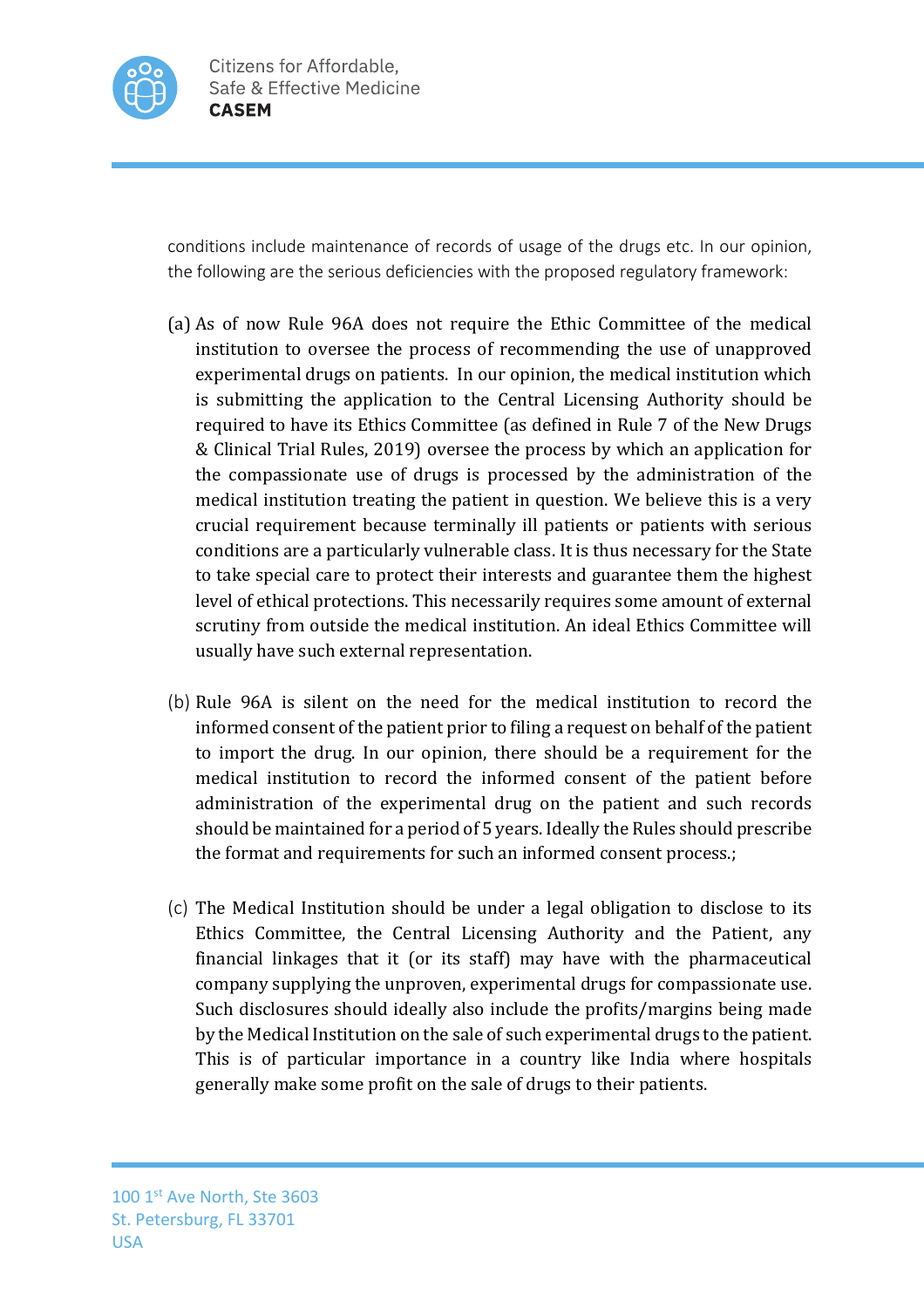

- (d) Rule 96B states that the application once submitted must be decided by the Central Licensing Authority which is the DCGI. In our opinion, given the observations of the Parliamentary Standing Committee on Health in its 59th report and the manner in which past DCGIs have abused their discretion, it would be prudent to first refer the Medical Institution's application to a "Subject Expert Committee" for their written opinion on whether the application should in fact be approved This is the process currently being followed for approving new drugs. This written opinion must be published in the *Gazette of India* for public comments (except in the case of emergency) and thereafter the Central Licensing Authority may either accept the decision of the SEC or if he disagrees provide reasons for such disagreement. The final approval or disapproval granted by the Central Licensing Authority should be published in the *Gazette of India* in order to guarantee transparency.
- (e) Once the application is allowed, in addition to the existing conditions of the licence mentioned in the draft rules, the Medical Institution should be required to report any adverse events related to the administration of the experimental drug, to both the Central Licensing Authority and the manufacturer of the drug. Currently, there is no such requirement mentioned in Rule 96C. Ideally the Rules should provide a format/timeline for such reporting.
- 7. **The manufacturing licence issued to the domestic manufacturer:** As per the draft Rule 96D, a new unproven drug may also be manufactured within India if permission is granted by a Central Licensing Authority. For such permission to be granted, the rules require the manufacturer to seek informed consent of the patient seeking such experimental drug on prescription of a doctor. Once such consent is secured from the patient, the Ethics Committee of the medical institution is required to give its approval. The application is then required to be submitted to the Central Licensing Authority along with other information such as the rationale for use, criteria for patient selection, pharmacology and toxicology data etc. The Central Licensing Authority may then allow or reject the application subject to the conditions of the licence which are outlined in Rule 96F. These conditions include maintenance of records of usage of the drugs etc. In our opinion, the following are the serious deficiencies with the proposed regulatory framework: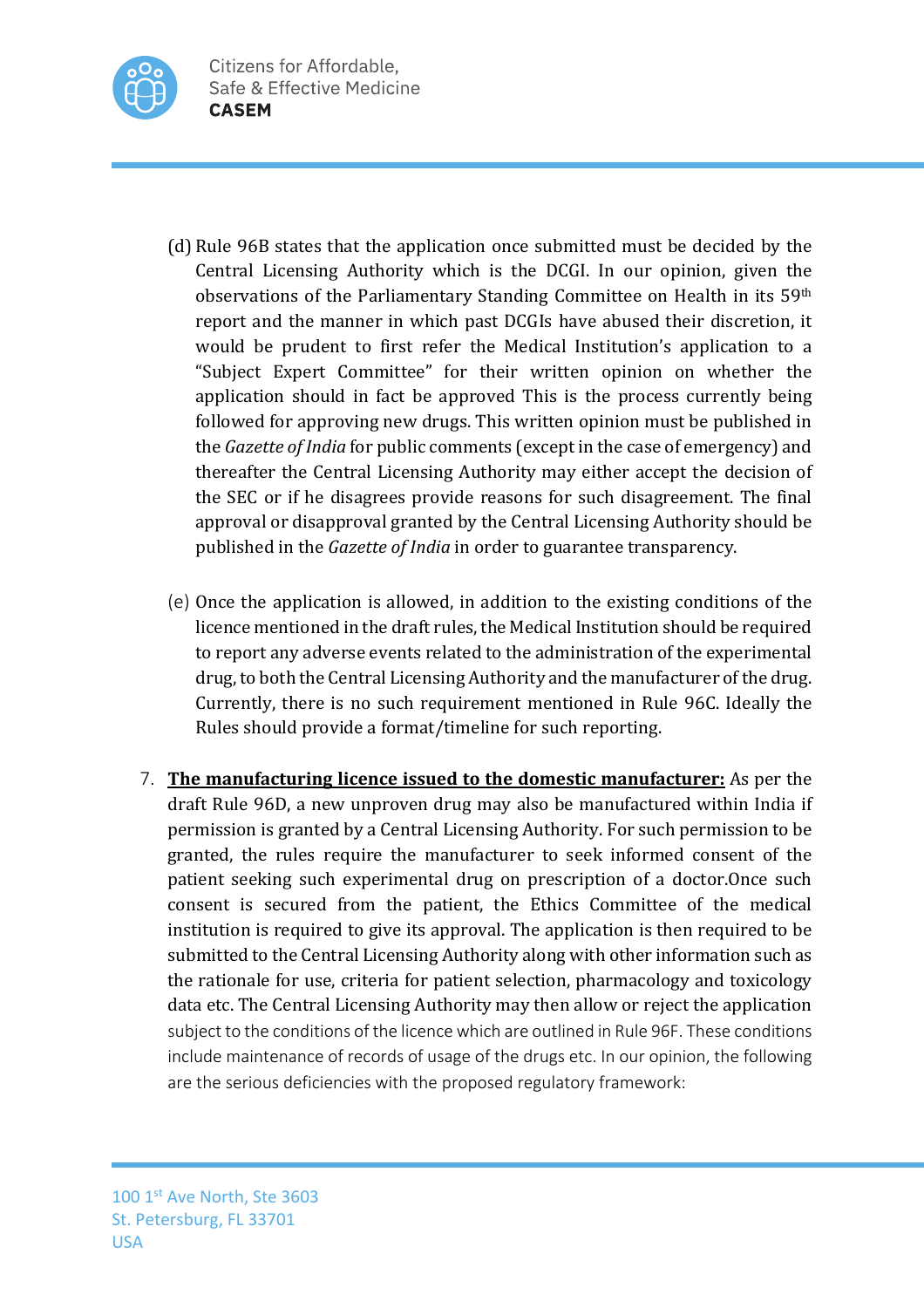

- (a) Our first and foremost concern regarding the process for the issuance of a manufacturing licence for experimental drugs as per Rule 96D, is the complete silence in the rules onthe manner in which the Central Licensing Authority is going to validate the manufacturing process for the new unapproved drug. For example, in the case of approval of the generic versions of already approved drugs, there are well established parameters to judge the quality of the manufacturing process. These parameters include bioequivalence studies and stability testing. However with unproven, experimental drugs, there is usually very little published information to assist the regulator in establishing the quality of the drug manufactured by a pharmaceutical company. Unless the Ministry of Health is able to clarify this point, it may be a prudent policy to allow such applications for manufacture of experimental unproven drugs to be filed only by the pharmaceutical company that is currently manufacturing the drug for the purpose of clinical trials being conducted either in India or in other countries.
- (b) Our second concern pertains to the requirement in the rules for the manufacturer to seek informed consent of the patient and approval from an Ethics Committee of the medical institution where the patient is being treated.<sup>6</sup> In our opinion this is a baffling requirement because the informed consent process is usually administered by a medical doctor under the oversight of an Ethics Committee of a medical institution. We do not see how a representative of a pharmaceutical company can be trusted with the ethical administration of an informed consent process when such a representative has a direct financial incentive to ensure sale of the drug. This rule must absolutely be amended to require the prescribing doctor to administer the informed consent process. In our opinion, the application process for the manufacturing licence must focus only on issues of safety, efficacy and the manufacturing process. A Subject Expert Committee (SEC) must be required to opine on the issue of safety and efficacy of the experimental unproven drug, while the Central Licensing Authority can vet the manufacturing process prior to granting any approval. The manufacturer should not have any interaction with the patient.

## <sup>6</sup> Rule 96D(2)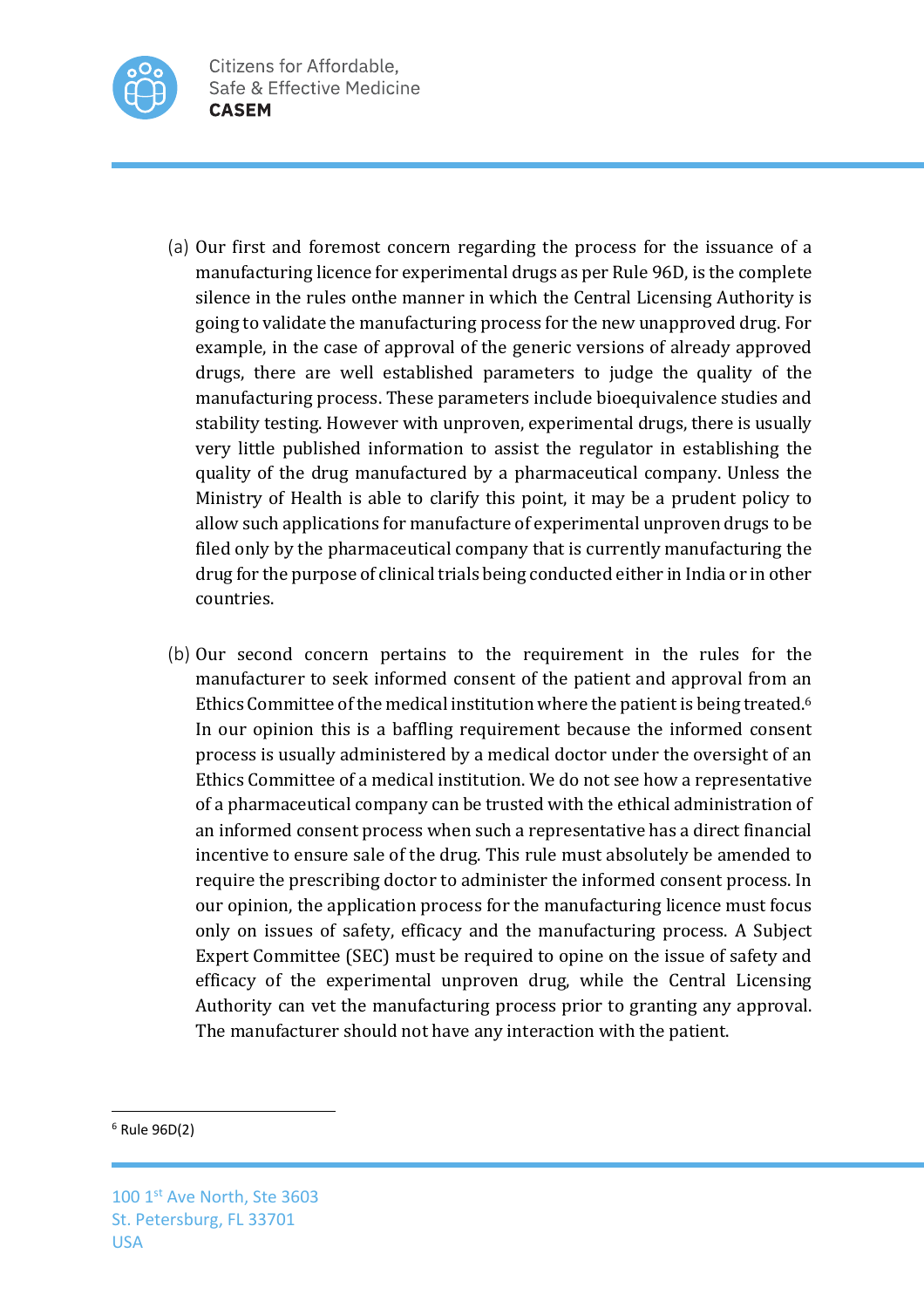

- **8.** Standardising protocols for use of experimental unproven medical drugs at **government medical institutions and private medical institutions:** Prior the proposed amendments which are under comment, the New Drugs and Clinical Trial Rules, 2019 already provided a route for import and manufacture of unproven drugs for use by patients in India.<sup>7</sup> However those rules applied only to government medical institutions. The present amendments intend to bring in a regulatory framework for non-governmental medical institutions to achieve the same objective. In our opinion, it makes little sense for the law to create two different regulatory frameworks for patients being treated in governmental medical institutions and non-governmental medical institutions. The patient should be at the centre of any such regulatory process and the law cannot vary depending on the type of medical institution where the treatment is being administered. To this end we recommend an amendment that ensures the same process is followed by all medical institution regardless of whether they are run by the government or the private sector.
- **9. Labelling and packaging requirements:** The draft rules are entirely silent on the labelling and packaging requirements for experimental unproven drugs. In our opinion this is a serious omission. It is a common practice in developed countries to mandate special labelling and packaging requirement for experimental unproven drugs. Given the special nature of these experimental unproven drugs, they cannot be labelled and packaged in the same manner as other drugs that have gone through a rigorous clinical trial process. In our opinion the rules under comment should mention special labelling and packaging requirements for experimental, unproven drugs. These requirements should include an explanation that the drug in question is in fact experimental and not clinically proven, its intended dosage, warnings of potential serious adverse events and perhaps results of earlier clinical trials. A special package insert that includes pharmacokinetic, pharmacodynamic and toxicological information should be required to be packaged along with every single dose of the experimental drug. Further, the contact information for the National Pharmacovigilance Cell and an emergency contact for the medical institution where the experimental therapy is being administered should be clearly printed on the packaging.

<sup>7</sup> Rules 86 to 89.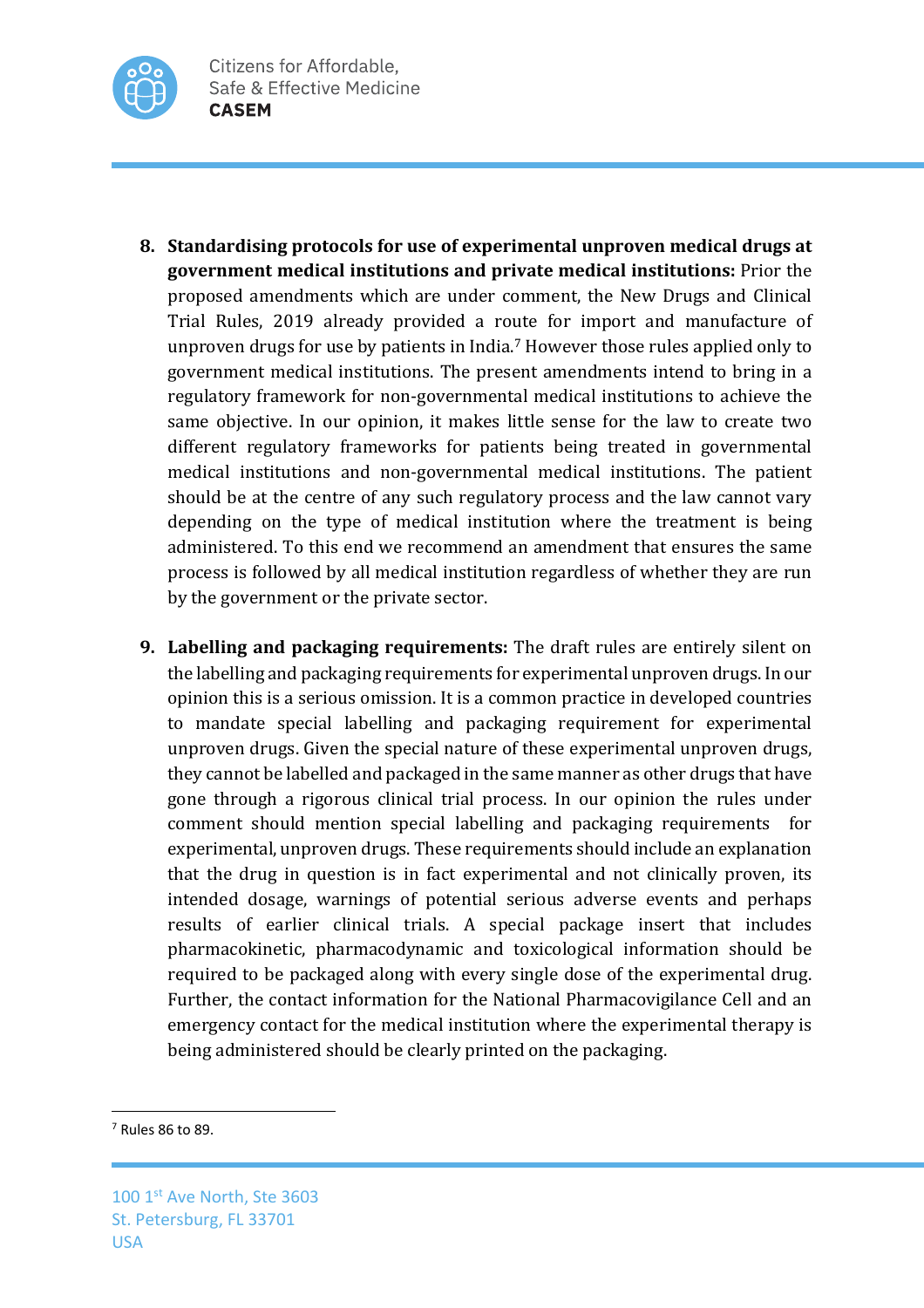

- **10. Privacy of patient data:** A critical question on which the draft rules are silent is the question of privacy of patient data. This is an important question given the experience with Janssen and Janssen's donation of Bedaquiline, a new experimental and unproven drug for the treatment of multi-drug resistant tuberculosis. This drug was given for free to hundreds of patients being treated in Indian government hospitals in exchange for the treatment data. A specific data transfer agreement was entered into between the Government of India and Janssen for this purpose.<sup>8</sup> We are unable to confirm whether patients were informed that their information was being shared with a for-profit pharmaceutical company. The draft rules must create a legal framework to protect the privacy of patients in such conditions consistent with the guidelines laid in the Supreme Court judgement on protection of individual privacy. $9$
- **11. Compensation for patients:** One particularly prickly issue regarding the use of experimental and unproven drugs is regarding the liability and compensation in case the drug causes unexpected injury to patients. These patients are technically on par with patients enrolled in a clinical trial. The patients in a clinical trial are guaranteed compensation under the New Drugs & Clinical Trial Rules, 2019 in case the drug causes patients any injury. Schedule VII of these rules even lay out a formula to calculate compensation. If patients enrolled in a clinical trial are entitled to compensation, it is but fair for patients receiving a similar drug outside a clinical trial setting to also qualify for compensation in case the experimental unproven drug causes them injury. There is however a danger that such a requirement may scare away companies from providing such experimental drugs for an unmet clinical need unless they are willing to assume the risk because they want to sell their drugs as well as collect data on how the drug is behaving on patients in India. This is a sensitive issue that requires further discussion with all stakeholders.

<sup>8</sup> Prashant Reddy and Balaji Subramaniam, 'RTI Replies Reveal The Deal Between Janssen And The Ministry of Health On Bedaquiline', *SpicyIP*, March 8, 2018 *available here* https://spicyip.com/2018/03/rti-replies-revealthe-deal-between-janssen-and-the-ministry-of-health-on-bedaquiline-access-and-data-sharing-from-govt-runclinical-trials.html. 9 *Puttaswamy* v. *Union of India* 2017 (10) SCALE 1.